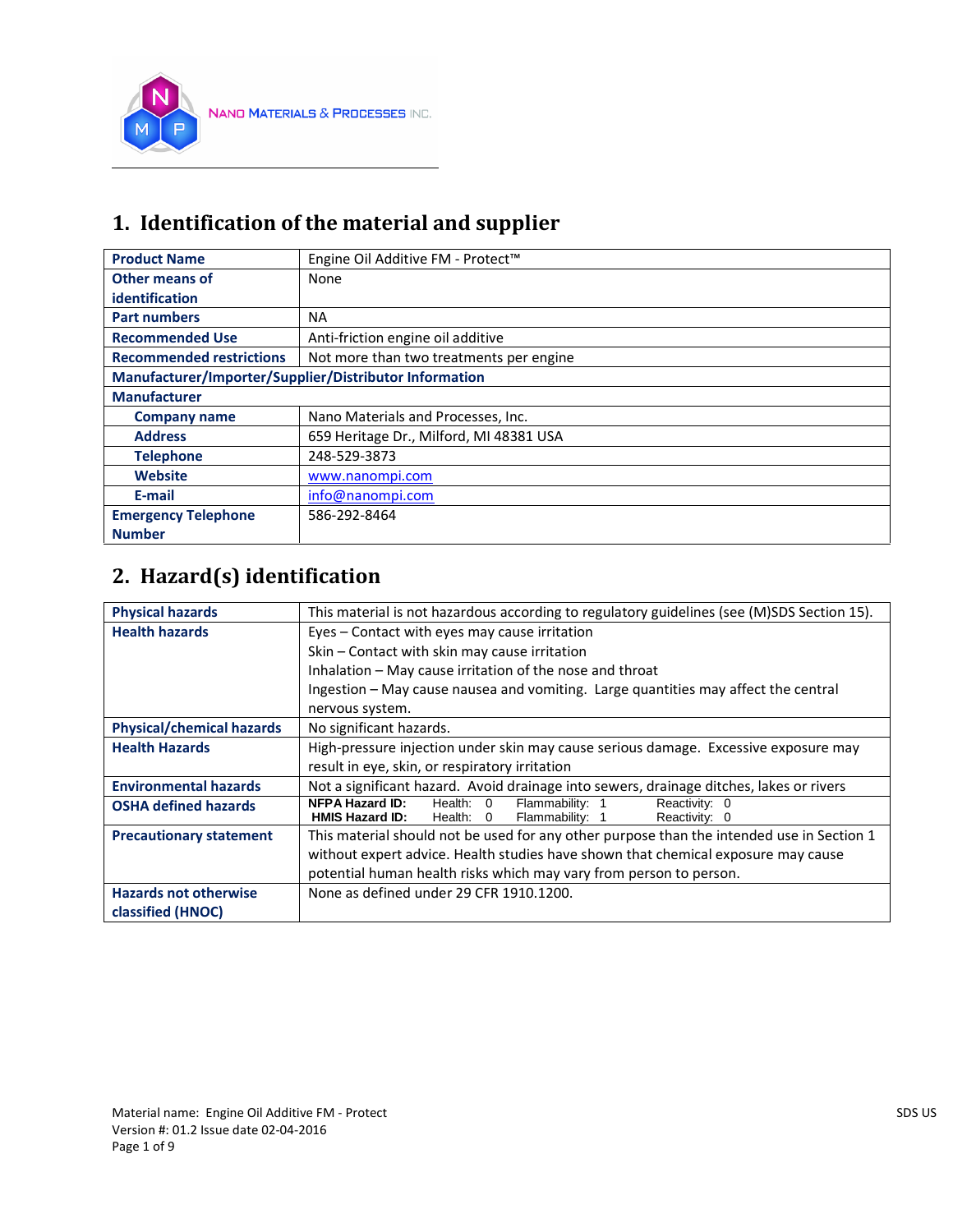## **3. Composition/information on ingredients**

| <b>Mixtures</b>                         | This material is defined as a mixture.                                                           |               |                     |                                                                         |
|-----------------------------------------|--------------------------------------------------------------------------------------------------|---------------|---------------------|-------------------------------------------------------------------------|
| Chemical name                           | Common name and<br>synonyms                                                                      | CAS number    | %                   | <b>GHS Hazard Codes</b>                                                 |
| Yukoil<br>Semisynthetic<br>10W-40       | Semisynthetic motor oil<br>consisting of:                                                        | >97%          |                     |                                                                         |
|                                         | Distillates (petroleum),<br>hydrotreated heavy<br>paraffinic                                     | 64742-55-8    | 30% to 50%          | Asp. Tox. 1; H304                                                       |
|                                         | Mineral (base) oil                                                                               | 278-012-2     | 40% to 60%          | Para. 8.1                                                               |
|                                         | Phosphorodithioic acid,<br>mixed O, O-bis(1,3<br>dimethylbutyl and iso-Pr)<br>esters, zinc salts | 84605-29-8    | 0.43% to<br>1.00%   | Skin irrit. 2; H315<br>Eye Damage 1; H318<br>Aquatic Chronic 2;<br>H411 |
|                                         | Reaction products of<br>Benzeneamine, N-phenyl-<br>with nonene (branched)                        | 36878-20-3    | $0.40%$ to<br>0.80% | Aquatic Chronic 4;<br>H413                                              |
| Carbon                                  | Ultra dispersed diamond;<br>detonation synthesis<br>nanodiamond; DSND                            | Not available | <4%                 | Not available                                                           |
| Iron (Fe)                               |                                                                                                  |               | < 0.5%              | Not available                                                           |
| Other chemicals helow renortable levels |                                                                                                  |               |                     |                                                                         |

Other chemicals below reportable levels

\* Designates that s specific chemical identity and/or percentage of composition has been withheld as a trade secret.

## **4. First-aid measures**

| Eye contact         | Flush thoroughly with water. If irritation occurs, get medical assistance.                                                                                                                                                                                                                                                                                                                                                                                                        |  |  |
|---------------------|-----------------------------------------------------------------------------------------------------------------------------------------------------------------------------------------------------------------------------------------------------------------------------------------------------------------------------------------------------------------------------------------------------------------------------------------------------------------------------------|--|--|
| <b>Skin contact</b> | Wash contact areas with soap and water. If product is injected into or under the skin, or<br>into any part of the body, regardless of the appearance of the wound or its size, the<br>individual should be evaluated immediately by a physician as a surgical emergency. Even<br>though initial symptoms from high pressure injection may be minimal or absent, early<br>surgical treatment within the first few hours may significantly reduce the ultimate extent<br>of injury. |  |  |
| <b>Inhalation</b>   | Remove from further exposure. For those providing assistance, avoid exposure to<br>yourself or others. Use adequate respiratory protection. If respiratory irritation,<br>dizziness, nausea, or unconsciousness occurs, seek immediate medical assistance. If<br>breathing has stopped, assist ventilation with a mechanical device or use mouth-to-mouth<br>resuscitation.                                                                                                       |  |  |
| <b>Ingestion</b>    | First aid is normally not required. Seek medical attention if discomfort occurs.                                                                                                                                                                                                                                                                                                                                                                                                  |  |  |

## **5. Fire-fighting measures**

| <b>Extinguishing media</b> |                                                                                 |
|----------------------------|---------------------------------------------------------------------------------|
| <b>Suitable</b>            | Use water fog, foam, dry chemical or carbon dioxide (CO2) to extinguish flames. |
| Unsuitable                 | Straight streams of water                                                       |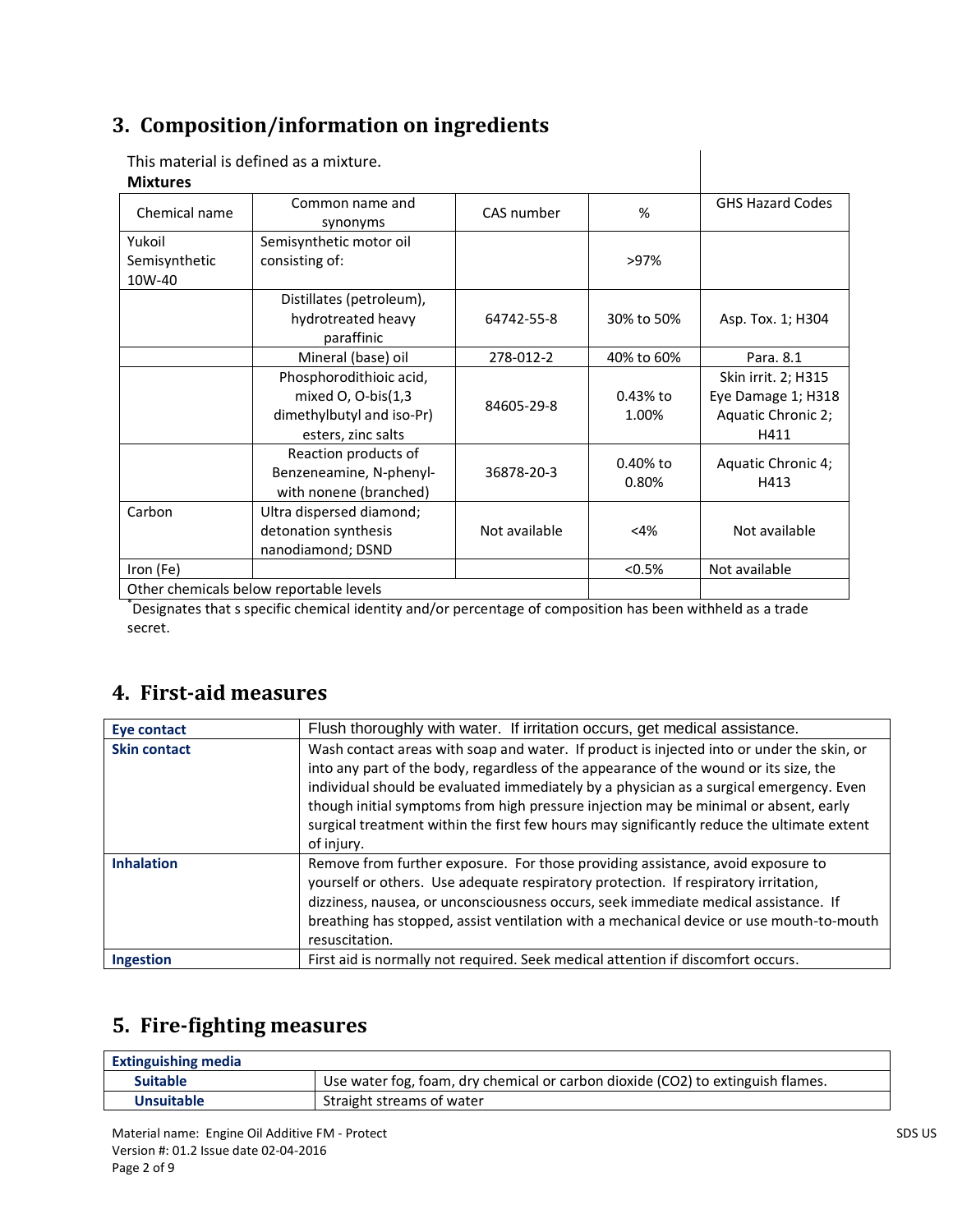| <b>Specific hazards arising from</b> | Hazardous combustion products: aldehydes, Incomplete combustion products, Oxides    |  |
|--------------------------------------|-------------------------------------------------------------------------------------|--|
| the chemical                         | of carbon, Smoke, Fume, Sulfur oxides                                               |  |
| <b>Special protective equipment</b>  | Firefighters should use standard protective equipment and in enclosed spaces, self- |  |
| and precautions for                  | contained breathing apparatus (SCBA).                                               |  |
| firefighters                         |                                                                                     |  |
| <b>Specific instructions</b>         |                                                                                     |  |
| <b>Firefighting</b>                  | Evacuate area. Prevent runoff from fire control or dilution from entering streams,  |  |
| equipment/instructions               | sewers, or drinking water supply.                                                   |  |
| <b>Specific methods</b>              | Use water spray to cool fire exposed surfaces and to protect personnel.             |  |

## **6. Accidental release measures**

| <b>Notification Procedures</b>   | In the event of a spill or accidental release, notify relevant authorities in accordance with   |  |  |
|----------------------------------|-------------------------------------------------------------------------------------------------|--|--|
|                                  |                                                                                                 |  |  |
|                                  | all applicable regulations. US regulations require reporting releases of this material to the   |  |  |
|                                  | environment which exceed the applicable reportable quantity or oil spills which could           |  |  |
|                                  | reach any waterway including intermittent dry creeks. The National Response Center can          |  |  |
|                                  | be reached at (800)424-8802.                                                                    |  |  |
| <b>Personal precautions,</b>     | Avoid contact with spilled material. See Section 5 for fire fighting information. See the       |  |  |
| protective equipment and         | Hazard Identification Section for Significant Hazards. See Section 4 for First Aid Advice.      |  |  |
| emergency procedures             | See Section 8 for advice on the minimum requirements for personal protective                    |  |  |
|                                  | equipment. Additional protective measures may be necessary, depending on the specific           |  |  |
|                                  | circumstances and/or the expert judgment of the emergency responders.                           |  |  |
| <b>Methods and materials for</b> | Land Spill: Stop leak if you can do it without risk. Recover by pumping or with suitable        |  |  |
| containment and clean-up;        | absorbent.                                                                                      |  |  |
|                                  |                                                                                                 |  |  |
| <b>Environmental precautions</b> |                                                                                                 |  |  |
|                                  | Water Spill: Stop leak if you can do it without risk. Confine the spill immediately with        |  |  |
|                                  | booms. Warn other shipping. Remove from the surface by skimming or with suitable                |  |  |
|                                  | absorbents. Seek the advice of a specialist before using dispersants.                           |  |  |
|                                  |                                                                                                 |  |  |
|                                  | Water spill and land spill recommendations are based on the most likely spill scenario for      |  |  |
|                                  | this material; however, geographic conditions, wind, temperature, (and in the case of a         |  |  |
|                                  | water spill) wave and current direction and speed may greatly influence the appropriate         |  |  |
|                                  | action to be taken. For this reason, local experts should be consulted. Note: Local             |  |  |
|                                  | regulations may prescribe or limit action to be taken.                                          |  |  |
|                                  |                                                                                                 |  |  |
|                                  |                                                                                                 |  |  |
|                                  | Large Spill: Dike far ahead of liquid spill for later recovery and disposal. Prevent entry into |  |  |
|                                  | waterways, sewers, basements or confined areas.                                                 |  |  |

# **7. Handling and storage**

| <b>Precautions for safe</b>        | Avoid contact with used product. Prevent small spills and leakage to avoid slip hazard.    |
|------------------------------------|--------------------------------------------------------------------------------------------|
| handling                           |                                                                                            |
| <b>Conditions for safe storage</b> | Do not store in open or unlabeled containers. Keep away from incompatible materials.       |
| including any                      |                                                                                            |
| incompatibilities                  |                                                                                            |
| <b>Combustibility</b>              | Material can accumulate static charges which may cause an electrical spark (ignition       |
| <b>Classification</b>              | source). When the material is handled in bulk, an electrical spark could ignite any        |
|                                    | flammable vapors from liquids or residues that may be present (e.g., during switch-loading |
|                                    | operations). Use proper bonding and/or ground procedures. However, bonding and             |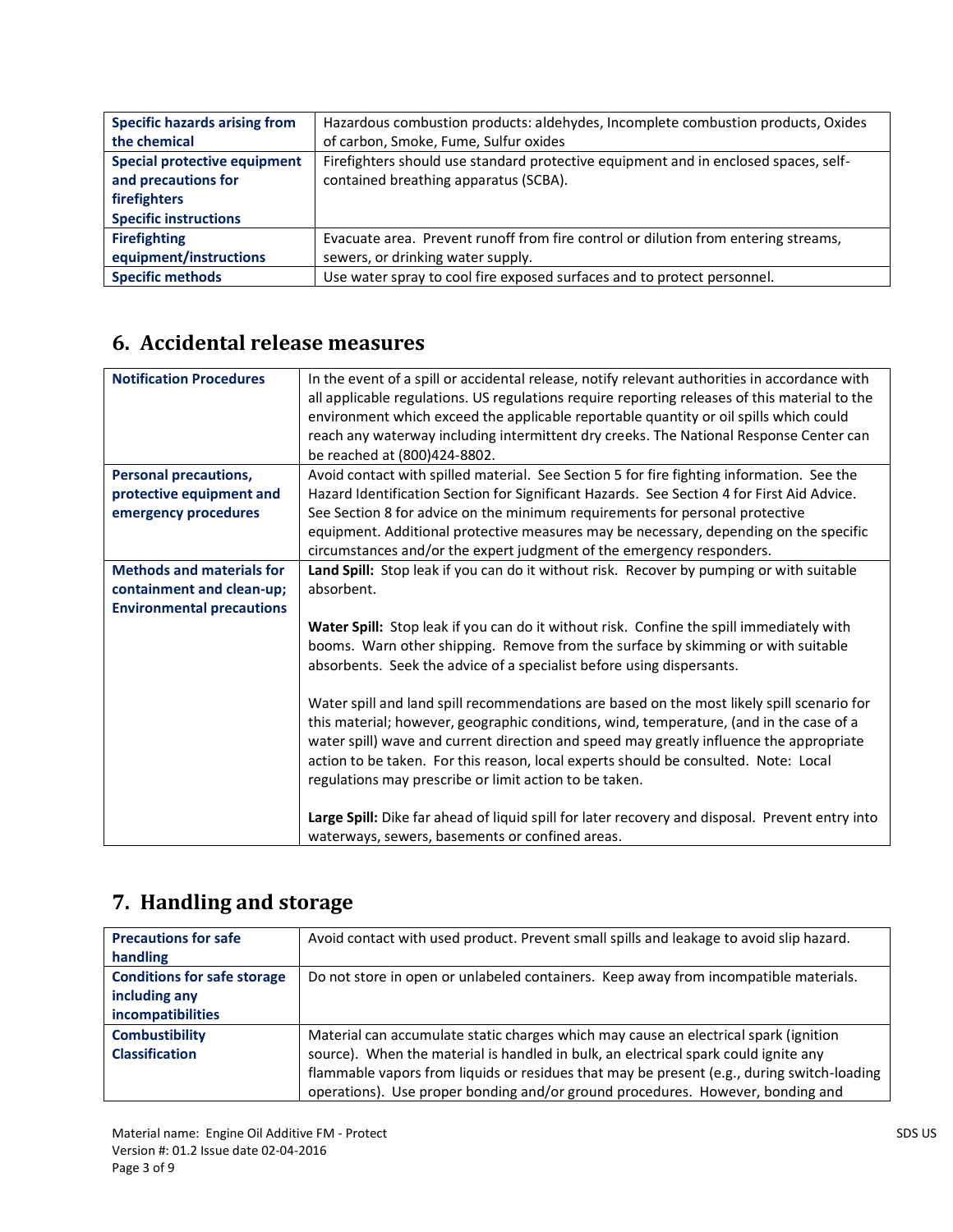|  | grounds may not eliminate the hazard from static accumulation. Consult local applicable        |
|--|------------------------------------------------------------------------------------------------|
|  | standards for guidance. Additional references include American Petroleum Institute 2003        |
|  | (Protection Against Ignitions Arising out of Static, Lightning and Stray Currents) or National |
|  | Fire Protection Agency 77 (Recommended Practice on Static Electricity) or CENELEC              |
|  | CLC/TR 50404 (Electrostatics - Code of practice for the avoidance of hazards due to static     |
|  | electricity).                                                                                  |
|  |                                                                                                |

# **8. Exposure controls/personal protection**

| U.S. OSHA Table Z-1 limits for Air Contaminants (29 CFR 1910.1000) |                        |                    |                    |
|--------------------------------------------------------------------|------------------------|--------------------|--------------------|
| <b>Components</b>                                                  | Type                   | Value              | <b>Source</b>      |
|                                                                    |                        |                    |                    |
| CATALYTIC DEWAXED LIGHT PARAFFINIC<br>OIL (PETROLEUM)              | Mist.                  | $5 \text{ mg/m}$ 3 | OSHA <sub>Z1</sub> |
| CATALYTIC DEWAXED LIGHT PARAFFINIC<br>OIL (PETROLEUM)              | Inhalable<br>fraction. | $5 \text{ mg/m}$ 3 | ACGIH              |
| CATALYTIC DEWAXED LIGHT PARAFFINIC<br>OIL (PETROLEUM)              | Mist.                  | $5 \text{ mg/m}$   | ACGIH              |

| Appropriate engineering controls                                         | The level of protection and types of controls necessary will vary<br>depending upon potential exposure conditions. Control measures to<br>consider:<br>No special requirements under ordinary conditions of use and with<br>adequate ventilation.                                                                                                                                                                                                                                                                            |
|--------------------------------------------------------------------------|------------------------------------------------------------------------------------------------------------------------------------------------------------------------------------------------------------------------------------------------------------------------------------------------------------------------------------------------------------------------------------------------------------------------------------------------------------------------------------------------------------------------------|
| Individual protection measures, such<br>as personal protective Equipment | Personal protective equipment selections vary based on potential<br>exposure conditions such as applications, handling practices,<br>concentration and ventilation. Information on the selection of<br>protective equipment for use with this material, as provided below, is<br>based upon intended, normal usage.                                                                                                                                                                                                          |
| Eye/face protection                                                      | If contact is likely, safety glasses with side shields are recommended.                                                                                                                                                                                                                                                                                                                                                                                                                                                      |
| Skin protection                                                          | Any specific clothing information provided is based on published<br>literature or manufacturer data. The types of clothing to be considered<br>for this material include:<br>No skin protection is ordinarily required under normal conditions of<br>use. In accordance with good industrial hygiene practices, precautions<br>should be taken to avoid skin contact                                                                                                                                                         |
| Hand protection                                                          | Any specific glove information provided is based on published literature<br>and glove manufacturer data. Glove suitability and breakthrough time<br>will differ depending on the specific use conditions. Contact the glove<br>manufacturer for specific advice on glove selection and breakthrough<br>times for your use conditions. Inspect and replace worn or damaged<br>gloves. The types of gloves to be considered for this material include:<br>No protection is ordinarily required under normal conditions of use. |
| Other                                                                    |                                                                                                                                                                                                                                                                                                                                                                                                                                                                                                                              |
| Respiratory protection                                                   | If engineering controls do not maintain airborne contaminant<br>concentrations at a level which is adequate to protect worker health,<br>an approved respirator may be appropriate. Respirator selection, use,<br>and maintenance must be in accordance with regulatory requirements,<br>if applicable. Types of respirators to be considered for this material                                                                                                                                                              |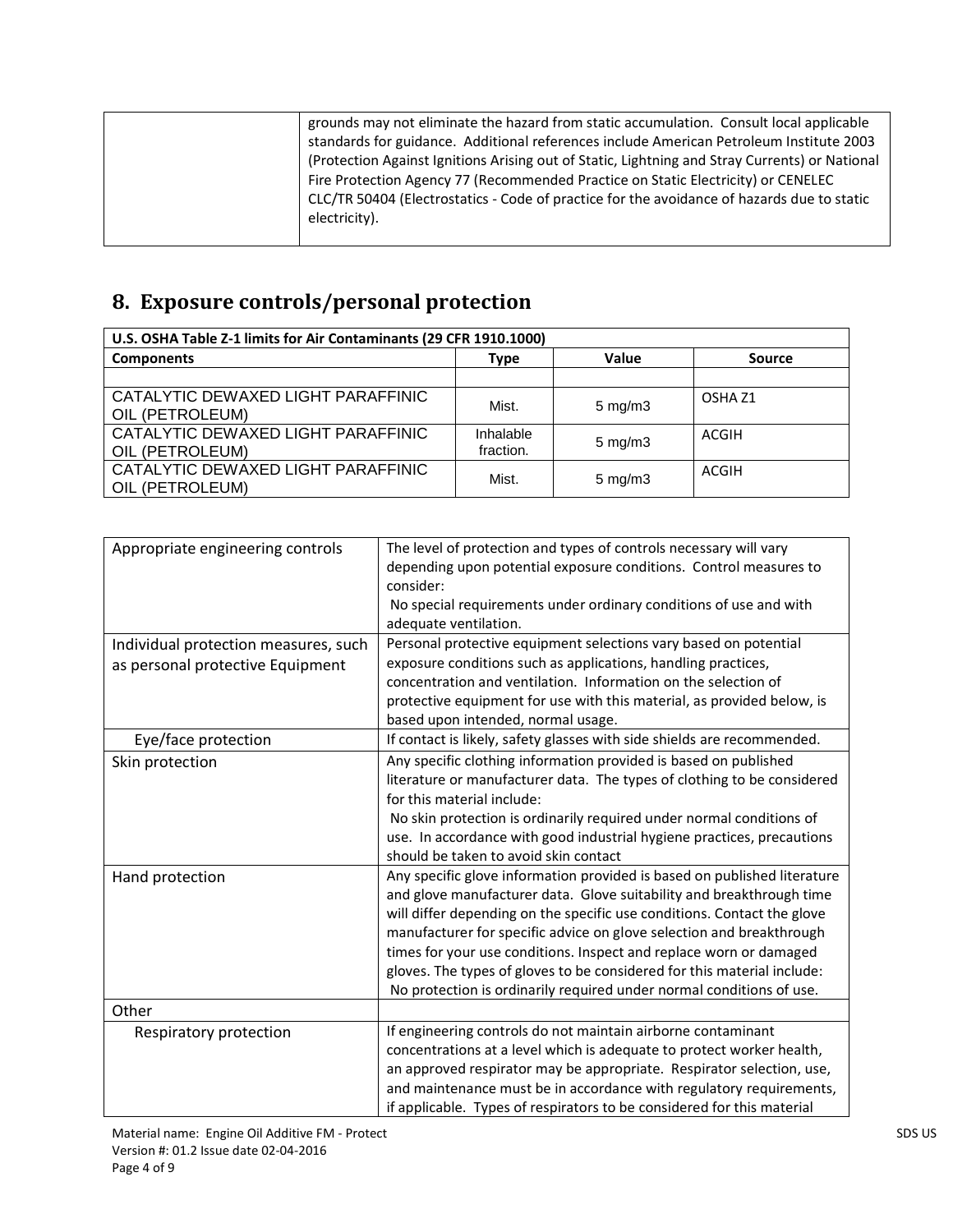|                                | include:<br>No special requirements under ordinary conditions of use and with<br>adequate ventilation.                                                                                                                                                                                                                            |
|--------------------------------|-----------------------------------------------------------------------------------------------------------------------------------------------------------------------------------------------------------------------------------------------------------------------------------------------------------------------------------|
|                                | For high airborne concentrations, use an approved supplied-air<br>respirator, operated in positive pressure mode. Supplied air respirators<br>with an escape bottle may be appropriate when oxygen levels are<br>inadequate, gas/vapor warning properties are poor, or if air purifying<br>filter capacity/rating may be exceeded |
| Thermal hazards                |                                                                                                                                                                                                                                                                                                                                   |
| General hygiene considerations | Comply with applicable environmental regulations limiting discharge to                                                                                                                                                                                                                                                            |
|                                | air, water and soil. Protect the environment by applying appropriate                                                                                                                                                                                                                                                              |
|                                | control measures to prevent or limit emissions.                                                                                                                                                                                                                                                                                   |

# **9. Physical and chemical properties**

| Appearance                                                                 |                                                       |
|----------------------------------------------------------------------------|-------------------------------------------------------|
| <b>Physical state</b>                                                      | Liquid                                                |
| <b>Form</b>                                                                | Liquid                                                |
| <b>Color</b>                                                               | Brown                                                 |
| <b>Odor</b>                                                                | Characteristic                                        |
| <b>Odor threshold</b>                                                      | N/D                                                   |
| <b>Flash point</b>                                                         | 210°C (in open crucible)                              |
| <b>Vapor pressure</b>                                                      | 0.013 kPa (0.1 mm Hg) @ 20°C                          |
| <b>Viscosity</b>                                                           | 14.5 Kinematic viscosity at 100°C, mm <sup>2</sup> /s |
| <b>Viscosity index</b>                                                     | 140                                                   |
| pH                                                                         | Alkalinity, mg $KOH/g = 9.5$                          |
| <b>Boiling point / range</b>                                               | $>316^{\circ}C$                                       |
| <b>Autoignition Temperature</b>                                            | N/D                                                   |
| <b>Melting point / range</b>                                               | Not available                                         |
| <b>Relative density/specific gravity</b>                                   | Not available                                         |
| <b>Density</b>                                                             | 876 kg/m <sup>3</sup> @20°C                           |
| <b>Evaporation rate</b>                                                    | N/D                                                   |
| <b>Flammability (solid, gas)</b>                                           | <b>NA</b>                                             |
| Upper/lower flammability or explosive limits (approximate volume % in air) |                                                       |
| Flammability limit - lower (%)                                             | 0.9                                                   |
| Flammability limit - upper (%)                                             | 7.0                                                   |
| Vapor density (Air = $1$ )                                                 | >2 @ 101 kPa                                          |
| Solubility(ies)                                                            |                                                       |
| <b>Solubility (water)</b>                                                  | Negligible                                            |

# **10. Stability and reactivity**

| <b>Reactivity</b>                         | See sub-sections below.                          |
|-------------------------------------------|--------------------------------------------------|
| <b>Chemical stability</b>                 | Material is stable under normal conditions.      |
| <b>Conditions to avoid</b>                | Excessive heat. High energy sources of ignition. |
| <b>Possibility of hazardous reactions</b> | Hazardous polymerization will not occur.         |
| Incompatibility with various              | Avoid strong oxidizers.                          |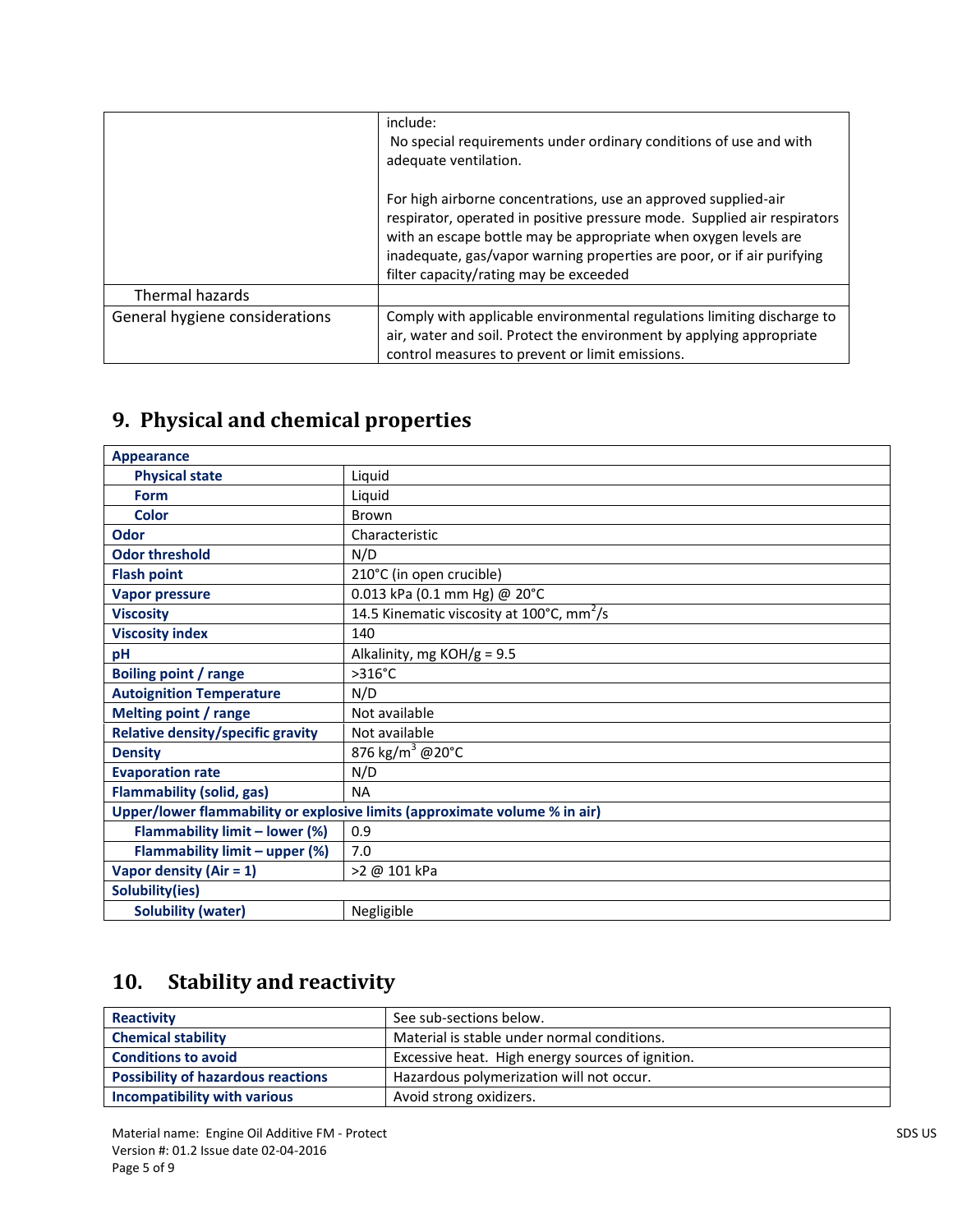| substances/Hazardous Reactions          |                                                      |
|-----------------------------------------|------------------------------------------------------|
| <b>Hazardous decomposition products</b> | Material does not decompose at ambient temperatures. |

## **11. Toxicological information**

### **INFORMATION ON TOXICOLOGICAL EFFECTS**

| <b>Hazard Class</b>                          | <b>Conclusion / Remarks</b>                                      |
|----------------------------------------------|------------------------------------------------------------------|
| <b>Inhalation</b>                            |                                                                  |
| Acute Toxicity: No end point data for        | Minimally Toxic. Based on assessment of the components.          |
| material.                                    |                                                                  |
| Irritation: No end point data for material.  | Negligible hazard at ambient/normal handling temperatures.       |
| Ingestion                                    |                                                                  |
| Acute Toxicity: No end point data for        | Minimally Toxic. Based on assessment of the components.          |
| material.                                    |                                                                  |
| <b>Skin</b>                                  |                                                                  |
| Acute Toxicity: No end point data for        | Minimally Toxic. Based on assessment of the components.          |
| material.                                    |                                                                  |
| Skin Corrosion/Irritation: No end point data | Negligible irritation to skin at ambient temperatures. Based on  |
| for material.                                | assessment of the components.                                    |
| Eye                                          |                                                                  |
| Serious Eye Damage/Irritation: No end        | May cause mild, short-lasting discomfort to eyes. Based on       |
| point data for material.                     | assessment of the components.                                    |
| <b>Sensitization</b>                         |                                                                  |
| Respiratory Sensitization: No end point      | Not expected to be a respiratory sensitizer.                     |
| data for material.                           |                                                                  |
| Skin Sensitization: No end point data for    | Not expected to be a skin sensitizer. Based on assessment of the |
| material.                                    | components.                                                      |
| Aspiration: Data available.                  | Not expected to be an aspiration hazard. Based on physico-       |
|                                              | chemical properties of the material.                             |
| Germ Cell Mutagenicity: No end point data    | Not expected to be a germ cell mutagen. Based on assessment of   |
| for material.                                | the components.                                                  |
| Carcinogenicity: No end point data for       | Not expected to cause cancer. Based on assessment of the         |
| material.                                    | components.                                                      |
| Reproductive Toxicity: No end point data     | Not expected to be a reproductive toxicant. Based on             |
| for material.                                | assessment of the components.                                    |
| Lactation: No end point data for material.   | Not expected to cause harm to breast-fed children.               |
| <b>Specific Target Organ Toxicity (STOT)</b> |                                                                  |
| Single Exposure: No end point data for       | Not expected to cause organ damage from a single exposure.       |
| material.                                    |                                                                  |
| Repeated Exposure: No end point data for     | Not expected to cause organ damage from prolonged or             |
| material.                                    | repeated exposure. Based on assessment of the components.        |

#### **OTHER INFORMATION**

 **For the product itself:** 

Diesel engine oils: Not carcinogenic in animal tests. Used and unused diesel engine oils did not produce any carcinogenic effects in chronic mouse skin painting studies.

Oils that are used in gasoline engines may become hazardous and display the following properties: Carcinogenic in animal tests. Caused mutations in vitro. Possible allergen and photoallergen. Contains polycyclic aromatic

Material name: Engine Oil Additive FM - Protect SDS US SDS US Version #: 01.2 Issue date 02-04-2016 Page 6 of 9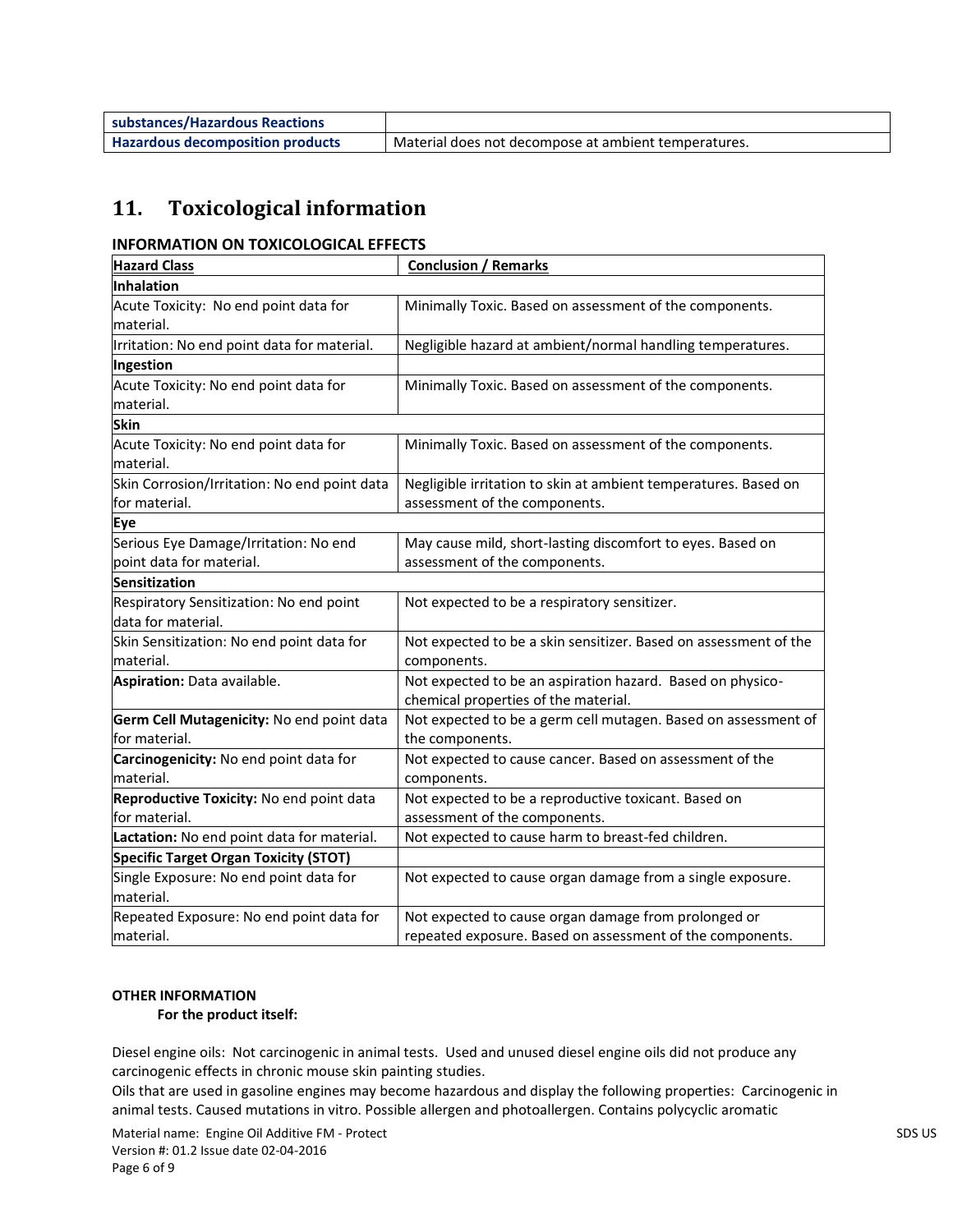compounds (PAC) from combustion products of gasoline and/or thermal degradation products.

#### **Contains:**

Semi-synthetic base oils and small quantities of trace elements: Not expected to cause significant health effects under conditions of normal use, based on laboratory studies with the same or similar materials. Not mutagenic or genotoxic. Not sensitizing in test animals and humans.

#### **The following ingredients are cited on the lists below:** None.

|                | --REGULATORY LISTS SEARCHED-- |                 |
|----------------|-------------------------------|-----------------|
| $1 =$ NTP CARC | $3 = IARC 1$                  | $5 = IARC 2B$   |
| $2 = NTP$ SUS  | $4 = IARC 2A$                 | $6 = OSHA CARC$ |

## **12. Ecological information**

The information given is based on data available for the material, the components of the material, and similar materials.

| <b>Ecotoxicity</b>      | Material -- Not expected to be harmful to aquatic organisms.                             |
|-------------------------|------------------------------------------------------------------------------------------|
| <b>Persistence and</b>  | Expected to partition to sediment and wastewater solids.                                 |
| biodegradability        |                                                                                          |
| <b>Mobility in soil</b> | Base oil component -- Low solubility and floats and is expected to migrate from water to |
|                         | the land.                                                                                |

### **13. Disposal considerations**

Disposal recommendations based on material as supplied. Disposal must be in accordance with current applicable laws and regulations, and material characteristics at time of disposal.

| <b>Disposal instructions</b>  | Product is suitable for burning in an enclosed controlled burner for fuel value or disposal |
|-------------------------------|---------------------------------------------------------------------------------------------|
|                               |                                                                                             |
|                               | by supervised incineration at very high temperatures to prevent formation of undesirable    |
|                               | combustion products. Protect the environment. Dispose of used oil at designated sites.      |
|                               | Minimize skin contact. Do not mix used oils with solvents, brake fluids or coolants         |
| Hazardous waste code          | RCRA Information: The unused product, in our opinion, is not specifically listed by the EPA |
|                               | as a hazardous waste (40 CFR, Part 261D), nor is it formulated to contain materials which   |
|                               | are listed as hazardous wastes. It does not exhibit the hazardous characteristics of        |
|                               | ignitability, corrositivity or reactivity and is not formulated with contaminants as        |
|                               | determined by the Toxicity Characteristic Leaching Procedure (TCLP). However, used          |
|                               | product may be regulated.                                                                   |
| Waste from residues /         | Warning Empty Container Warning (where applicable): Empty containers may contain            |
| unused products               | residue and can be dangerous. Do not attempt to refill or clean containers without proper   |
| <b>Contaminated packaging</b> | instructions. Empty drums should be completely drained and safely stored until              |
|                               | appropriately reconditioned or disposed. Empty containers should be taken for recycling,    |
|                               | recovery, or disposal through suitably qualified or licensed contractor and in accordance   |
|                               | with governmental regulations. DO NOT PRESSURISE, CUT, WELD, BRAZE, SOLDER, DRILL,          |
|                               | GRIND, OR EXPOSE SUCH CONTAINERS TO HEAT, FLAME, SPARKS, STATIC ELECTRICITY, OR             |
|                               | OTHER SOURCES OF IGNITION. THEY MAY EXPLODE AND CAUSE INJURY OR DEATH.                      |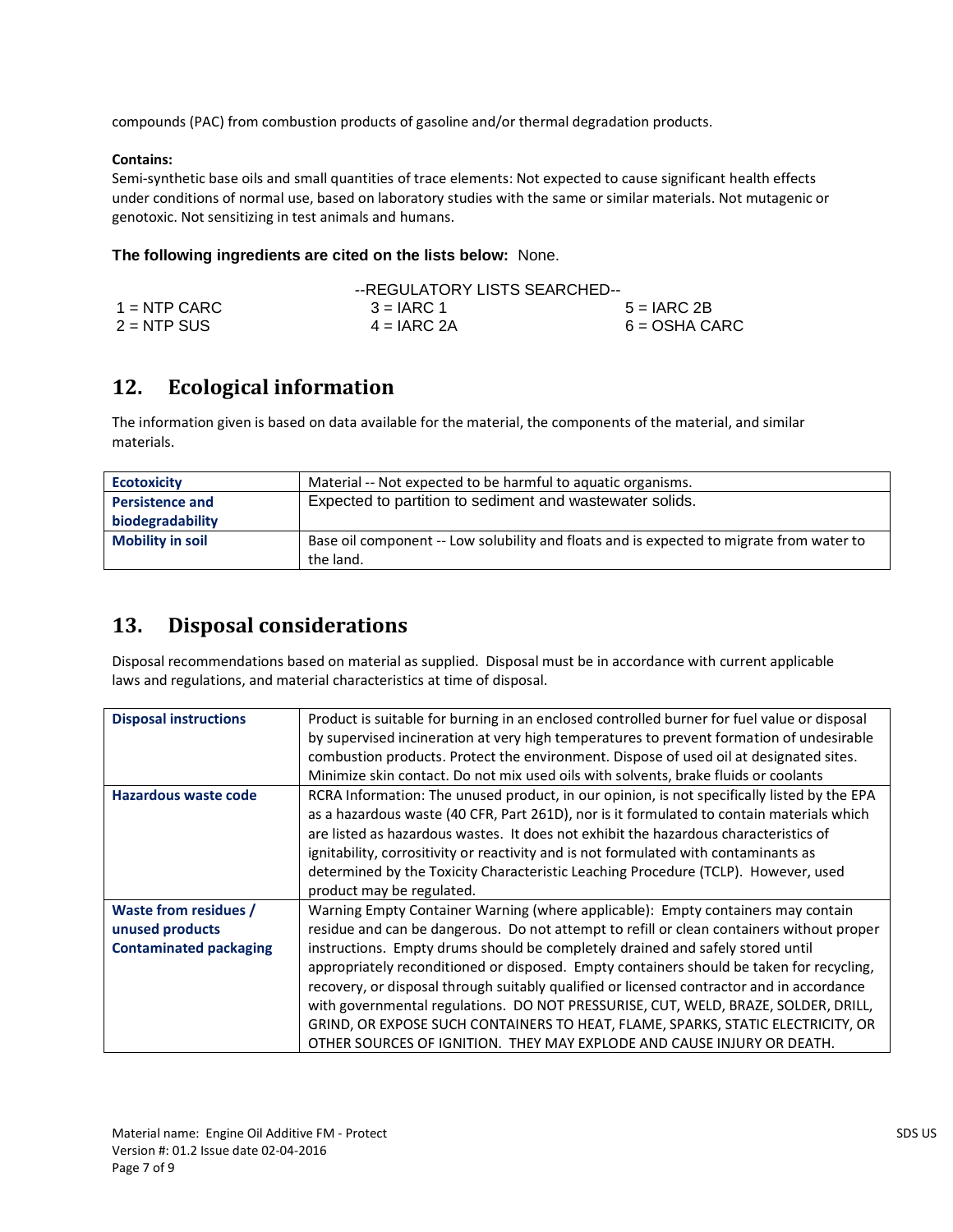# **14. Transport information**

| DOT (land)         | Not regulated for land transport                       |
|--------------------|--------------------------------------------------------|
| <b>IATA</b> (*air) | Not regulated for air transport                        |
| <b>IMDG</b> (sea)  | Not regulated for sea transport according to IMDG-code |
| TDG (land)         | Not regulated for land transport                       |

# **15. Regulatory information**

| <b>OSHA Hazard Communications</b>                                  | This material is not considered hazardous in accordance with OSHA HazCom 2012, |
|--------------------------------------------------------------------|--------------------------------------------------------------------------------|
| <b>Standard</b>                                                    | 29 CFR 1910.1200.                                                              |
| TSCA Section 12(b) Export Notification (40 CFR 707, Subpt. D)      |                                                                                |
|                                                                    | Not regulated                                                                  |
| <b>CERCLA Hazardous Substance List (40 CFR 302.4)</b>              |                                                                                |
|                                                                    | Not listed.                                                                    |
| <b>SARA 304 Emergency release notification</b>                     |                                                                                |
|                                                                    | Not regulated.                                                                 |
|                                                                    | OSHA Specifically Regulated Substances (29 CFR 1910.1001-1050)                 |
|                                                                    | Not listed.                                                                    |
| <b>Superfund Amendments and Reauthorization Act of 1986 (SARA)</b> |                                                                                |
| <b>Hazard categories</b>                                           | Immediate Hazard - No                                                          |
|                                                                    | Delayed Hazard - Yes                                                           |
|                                                                    | Fire Hazard - No                                                               |
|                                                                    | Pressure Hazard - No                                                           |
|                                                                    | Reactivity Hazard - No                                                         |
| <b>SARA 302 Extremely hazard</b>                                   | Not listed.                                                                    |
| substance                                                          |                                                                                |
| SARA 311/312 Hazardous                                             | No.                                                                            |
| chemical                                                           |                                                                                |
| <b>SARA 313 (TRI reporting)</b>                                    | Not regulated.                                                                 |
| <b>Other federal regulations</b>                                   |                                                                                |
| <b>Clean Air Act Section 112</b>                                   | Not regulated                                                                  |
| <b>Hazardous Air Pollutants List</b>                               |                                                                                |
| <b>Clean Air Act Section 112<sup>®</sup></b>                       | Not regulated                                                                  |
| <b>Accidental Release Prevention</b>                               |                                                                                |
| (40 CFR 68.130)                                                    |                                                                                |
| <b>Safe Drinking Water Act</b>                                     | Not regulated                                                                  |
| <b>US state regulations</b>                                        |                                                                                |
| <b>US. California Controlled</b>                                   | Not listed.                                                                    |
| <b>Substances. CA Dept. of</b>                                     |                                                                                |
| <b>Justice (California Health and</b>                              |                                                                                |
| <b>Safety Code Section 11100)</b>                                  |                                                                                |
| <b>US. California. Candidate</b>                                   | Distillates ((petroleum)                                                       |
| <b>Chemicals List. Safer</b>                                       |                                                                                |
| <b>Consumer Products</b>                                           |                                                                                |
| <b>Regulations (Cal. Code Regs,</b>                                |                                                                                |
| tit.22, 69502.3, subd.(a))<br><b>US. Massachusetts RTK-</b>        |                                                                                |
|                                                                    |                                                                                |
| <b>Substance List</b>                                              |                                                                                |
| <b>US. New Jersey Worker and</b>                                   | Not listed                                                                     |